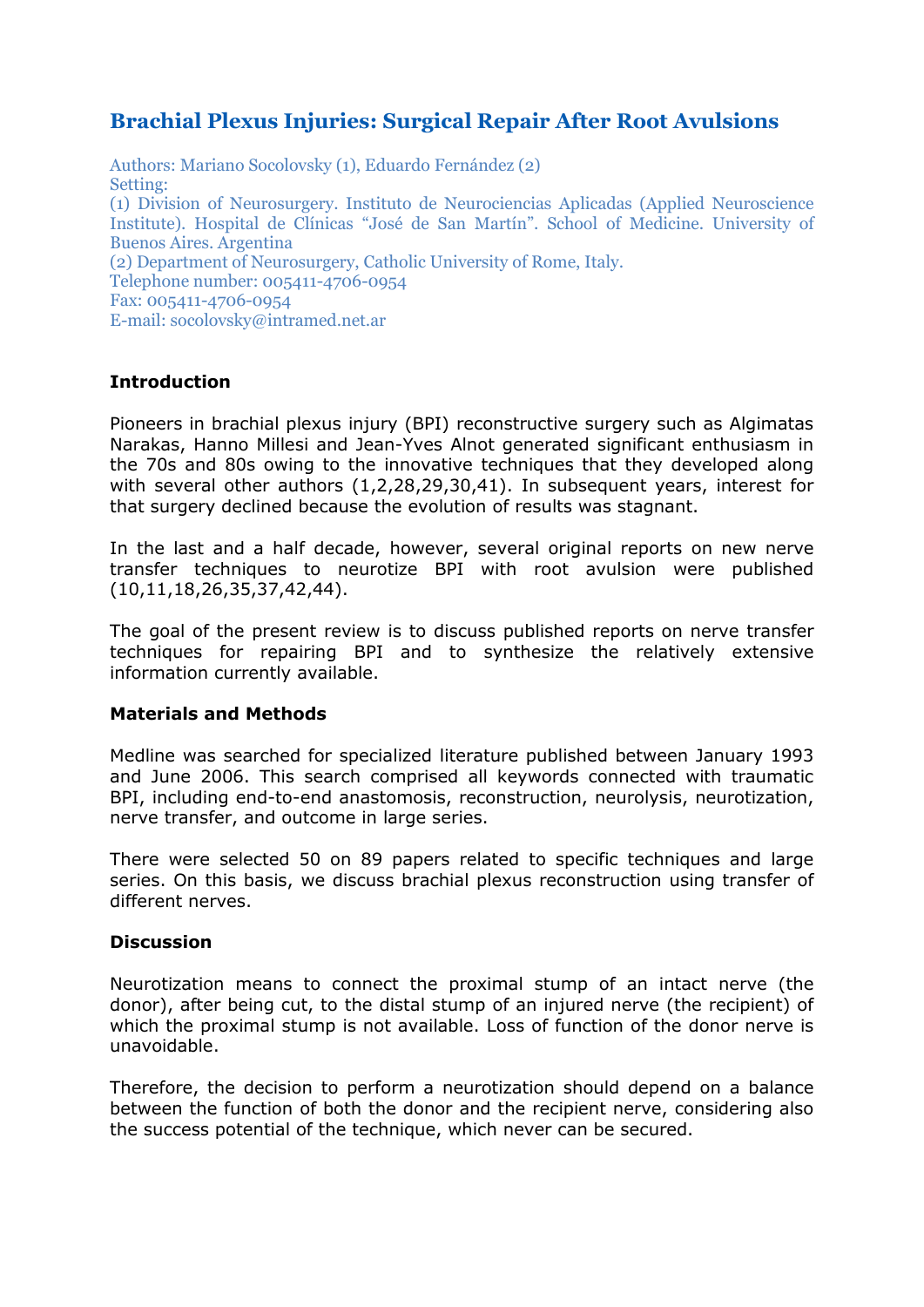Neurotization can be the procedure of choice when direct nerve reconstruction is imposible like in BPI in which root avulsion from the spinal cord occurs. In brachial plexus surgery, neurotizations can use as donors either extraplexal or/and intraplexal nerves.

Extraplexal neurotizations can be performed using as donors the spinal accessory, intercostal, phrenic and hypoglossal nerves. Also the utilization of the C7 contralateral root can be considered "extraplexal" with respect to the injured brachial plexus of the opposite site.

## *Spinal Accessory Nerve Transfer*

At the present time, the spinal accessory nerve transfer is used to neurotize the musculocutaneous and the suprascapular nerve for restoring elbow flexion and upper extremity abduction-shoulder external rotation, respectively (Figure 1).



Allieu (1) popularized spinal accessory nerve transfer for musculocutaneous nerve neurotization using nerve grafts (Fig. 1). Using this technique in 44 cases, Samii (40) demonstrated how important are early surgery and short nerve graft to obtain good results. Surgery within the first six months and nerve grafts shorter than 12 cm in length were associated to 86% of good results, whereas for later surgery and longer nerve grafts the results were favorable in 65% of the cases.

Malessy (24) neurotized directly the suprascapular nerve with spinal accessory nerve transfer in a series of 53 patients. Only in 9 of them (17%) the strength of the supraspinous muscle was 3 or 4 of the British Medical Research Council (BMRC) scale and a 45º shoulder abduction was obtained only in 8 patients. These findings are in contrast to those reported by Terzis (45) that repaired the

suprascapular nerve in 118 patients obtaining good or excellent results in 93 of them, 80 of which underwent spinal accessory nerve transfer.

Recently, Guan Shi-bing (16) described a nerve transfer technique using a distal branch of the spinal accessory nerve to repair the suprascapular nerve through a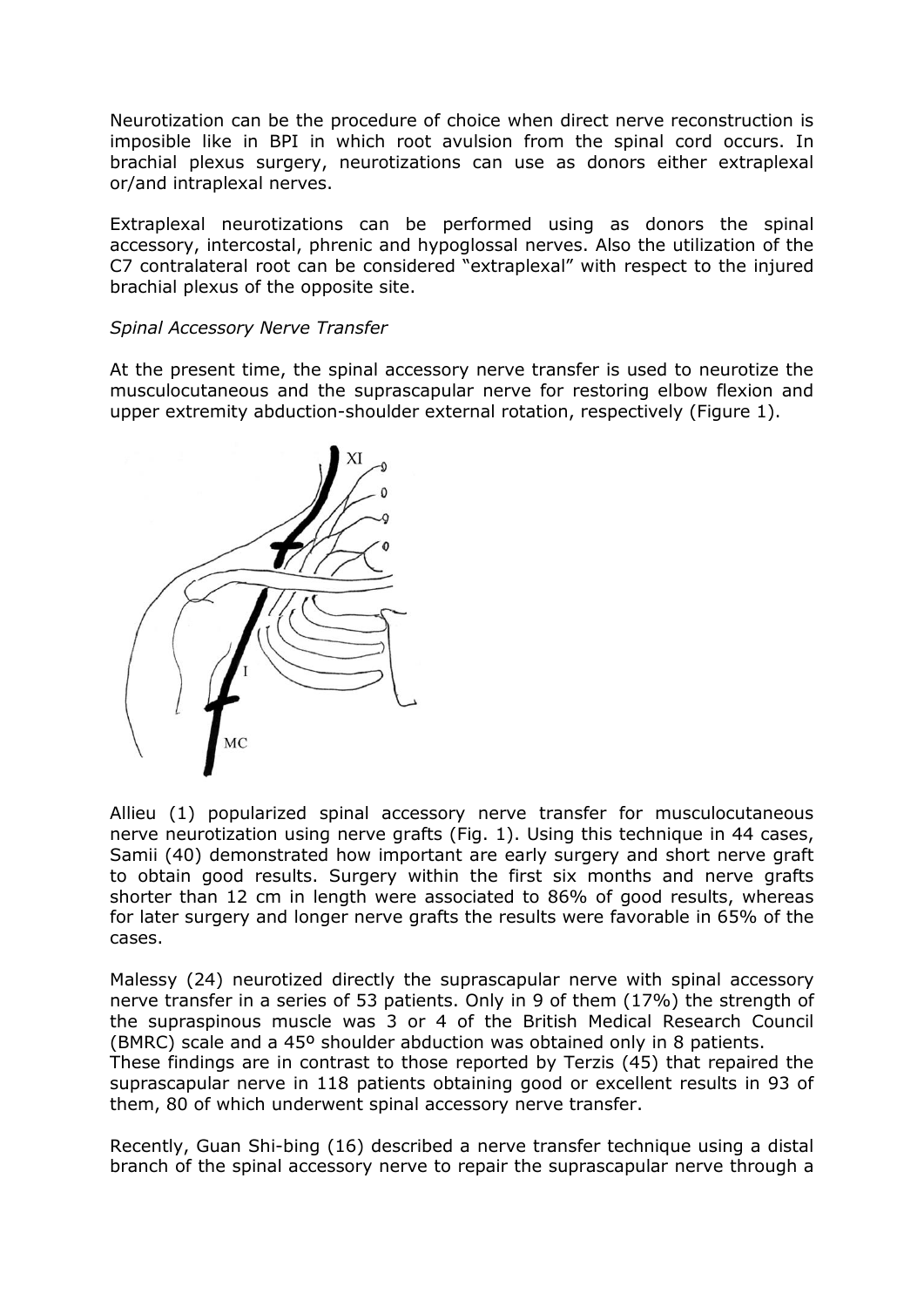dorsal approach. This technique has the advantage of reducing the distance to the target muscle as well as the entity of trapezius muscle denervation. Another important aspect is that this technique permits to overcome the scapular notch that can be a site of a second injury of the suprascapular nerve. This second injury can be largely unnoticed when using the classical anterior supraclavicular approach. Using this technique of SAN transfer in 11 patients, Guan Shi-bing refers 11 good results.

Bertelli (4) described a simple and reliable technique for harvesting the spinal accessory nerve in the neck. As no electrical stimulation is required for nerve identification in this procedure, both nerve identification and dissection are simpler.

#### *Phrenic Nerve Transfer*

The phrenic nerve is generally isolated at the cervical level to neurotize BPI with root avulsions (14) (Figure 2).



The largest reported series of phrenic nerve transfer to neurotize several nerves (13) is related to 180 patients operated on between 1970 and 1990. Sixty-five cases had a follow-up over two years and in 49 of these, the phrenic nerve was used to neurotize the musculocutaneous nerve. A direct suture was performed in 40 and a sural nerve graft in 9. Thirty-two out of the 40 patients with direct repair scored BMRC 3-5 in biceps contraction (Table 1), and 8 were unsuccessful. The results obtained using nerve graft were similar. The time of nerve repair was prognostically important. When the average was 290 days, biceps strength scored 4-5, whereas 656 days was the average in cases that scored 1-2.

Pulmonary function was affected in only one patient. This case was a 5-year-old child who underwent simultaneous sacrifice of the PN and the 5th, 6th and 7th intercostal nerves. This resulted in respiratory failure that required intensive care unit management for several weeks. However, one year after surgery only in 32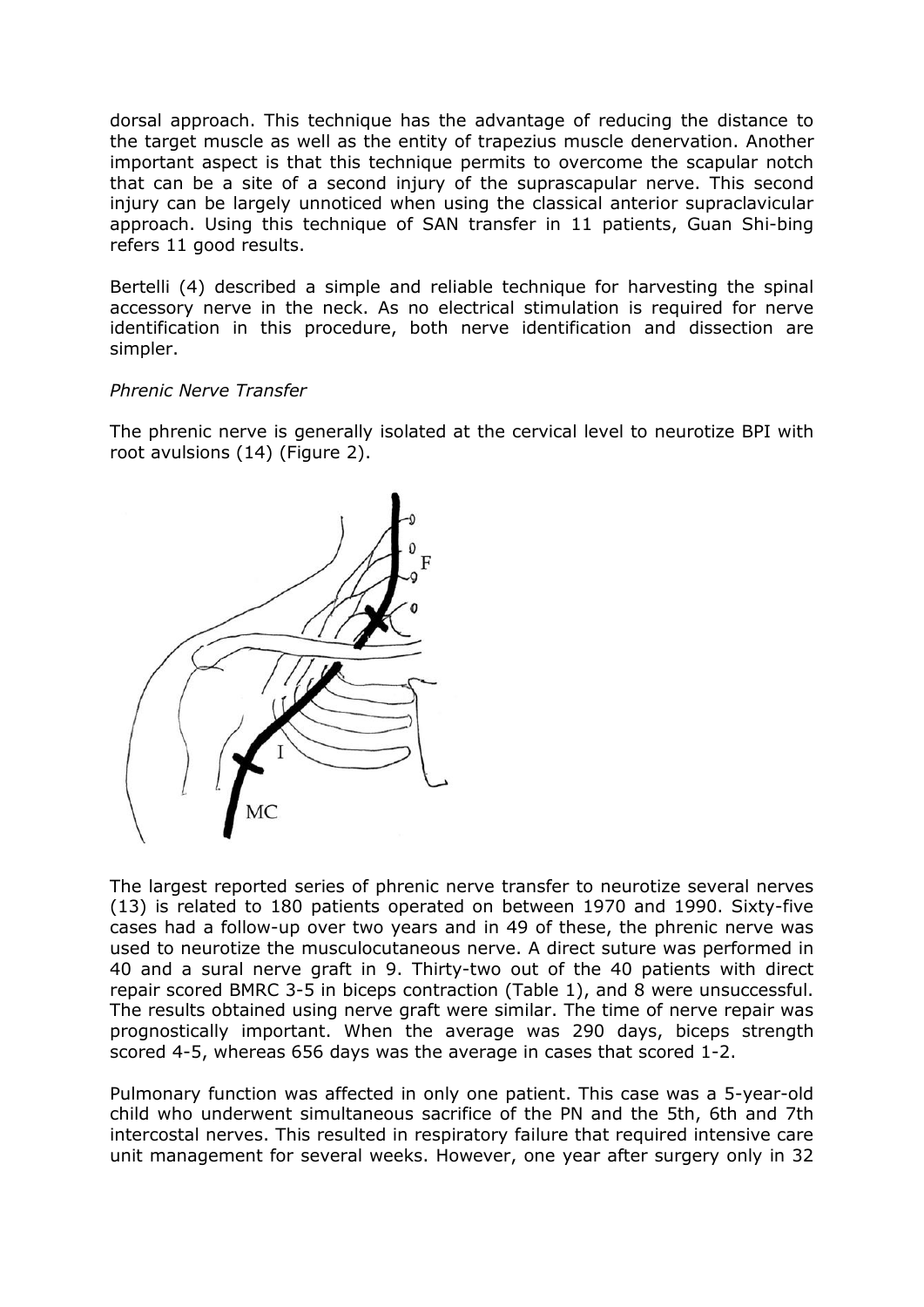out of 65 patients, diaphragmatic contraction was good, 19 showing a subclinical reduction of global pulmonary capacity that improved after two years.

In a less large series, Luedeman et al (21) analyzed 23 cases of phrenic nerve transfer to neurotize the musculocutaneous nerve. Pre- and post-operative pulmonary function was evaluated in 12 cases.

A nerve graft was used in 18 cases. Biceps contraction reached a score of 4-5 in 58% of patients.

No patient had postoperative pulmonary impairment, although an average of around 10% vital capacity reduction occurred. Sacrifice of the right phrenic nerve produced a higher percentage of respiratory impairment than that of the left phrenic nerve This finding might be due to the larger surface and greater functional importance of the right diaphragm in pulmonary ventilation.

The mild vital capacity reduction after phrenic nerve transfer was confirmed by Chalidapong (8).

The first postoperative year, the pulmonary capacity was reduced after phrenic nerve transfer. He noted also that such function was normal three months after intercostal nerve transfers.

Finally, the phrenic nerve harvesting technique described by Xu et al (49) should be mentioned. This video-assisted thoracic surgery technique permits to obtain a longer phrenic nerve (12.3 cm  $\pm$  4.5 cm) and then to avoid the use of nerve to neurotize the musculocutaneous. The results consisted in a 3 or higher biceps strength in 8 of 11 cases. However, a comparative study between phrenic nerve transfer to the musculocutaneous by direct suture or with interposition of a nerve graft remains to be done.

#### *Ulnar Nerve Transfer*

After Oberlin (31) reported 4 cases of successful biceps reinnervation using some ulnar nerve fascicles, an increased interest originated in applying this technique to treat C5, C6 and C7 root injuries.

The transfer of some ulnar nerve fascicles permits complete functional preservation of the ulnar nerve (Fig. 3).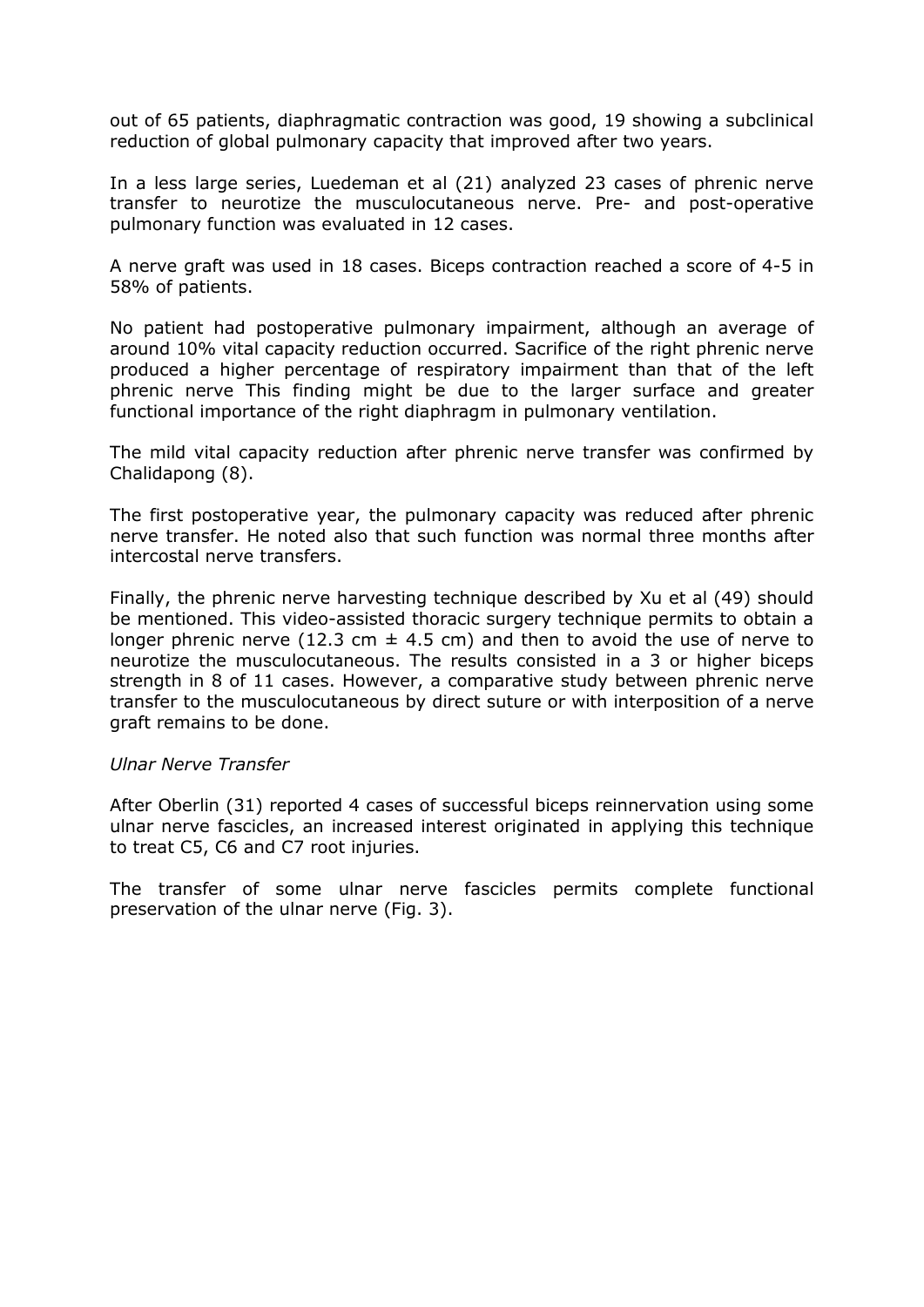

In a subsequent series, Oberlin (32) reported that only 2 patients on 29 had not biceps function recovery. The report also stresses that C5-C6 injuries achieved greater biceps strength than C5-C6-C7 injuries.

The largest series (19) studied 32 patients who underwent ulnar nerve transfer to the musculocutaneous and spinal accessory nerve transfer to the supraescapular nerve. The results were good in 93% of cases. Sectioning of one or two fascicles of the ulnar nerve caused only mild and temporary disorders.

More recently, Liverneaux (20) reported a series of 10 patients in which the two collateral branches of the musculocutaneous nerve, that innervating the biceps and the other innervating the anterior brachialis muscles, were directly neurotized by transfering fascicles of the ulnar nerve and of the median nerve, respectively. Tung (47) reported a series of 8 patients treated in a manner similar to that of Oberlin: fascicles of the ulnar nerve were used to neurotize the branch for the biceps whereas the branch for the anterior brachialis muscle was neurotized using several donor nerves like fascicles of the median or the medial pectoral or intercostal nerves. The purpose was to simultaneously reinnervate two synergistic muscles of elbow flexion. The outcome was positive in 100% of patients of both series; there was not morbidity due to the partial section of the ulnar nerve and after two years, a minimum 4 strength was achieved. These promising results should be validated in larger series in the future.

#### *Intercostal Nerve Transfers*

In 1968, Tsuyama and Hara (46) suggested the transfer of two or more intercostal nerves, dissected for a long path below their overlying rib, to neurotize BPI with root avulsions (Fig. 4).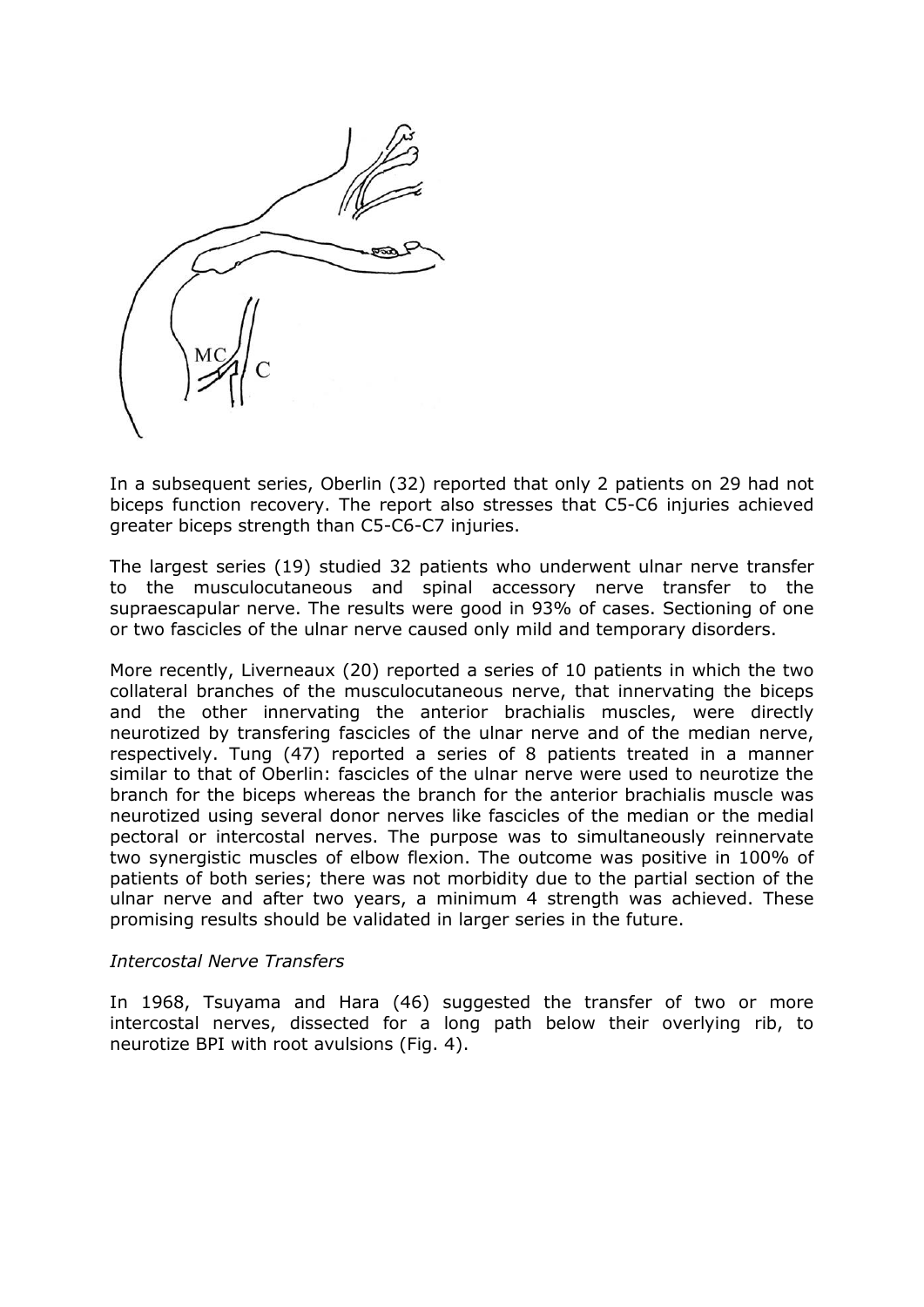

Initially, this method was largely used in the East, where many series were reported throughout the 70s and 80s. All of them showed favorable results, roughly exceeding 50% of biceps reinnervation, with BMRC 3 or higher strength. The anastomosis method, as well as the ideal number of intercostal nerves to be used, is still controversial. The axons of each intercostal nerve are reduced by around 10% every 10 cm of length as it innervates the accessory inspiratory muscles (36). Therefore, if the dissection proceeds as distally as possible, almost up to the sternum, a transfer without graftings will be possible but using intercostal nerves with fewer axons. Conversely, if the intercostal nerve is sectioned proximally, just where the nerve has more axons, a nerve graft will be necessary to perform the transfer procedure. The other issue that has yet not be determined is the number of intercostal nerves required to maximize outcomes. Kawai et al (17) demonstrated that a superior outcome is achieved when two nerves instead of one are used; however, they failed to establish the benefit derived from using more than two nerves.

More recently, Okinaga and Nagano (34) reported on a small series of 5 cases treated with intercostal nerve transfer performing dissection of the nerve with its corresponding feeding intercostal vascular pedicle. The results were essentially similar to those reported after the use of non-vascular intercostal nerves. Therefore, the authors suggest avoiding this technique, as it requires a more complex dissection and a longer operative time.

The intercostal nerve transfers were used mostly to neurotize the musculocutaneous nerve or directly the branch of this nerve for the biceps muscle.

Oberlin (33), used an intercostal nerve transfer to neurotize triceps branches, whereas the spinal accessory nerve was used to reinnervate the biceps muscle. According to this author, antagonistic arm muscles are thus turned functional with different axonal sources, which produce superior results.

Interestingly, Malessy (25), using functional brain MR imaging in patients who had undergone successful intercostal nerve transfer for biceps muscle reinnervation, noted that biceps voluntary contraction induced activity in the primary motor cortex.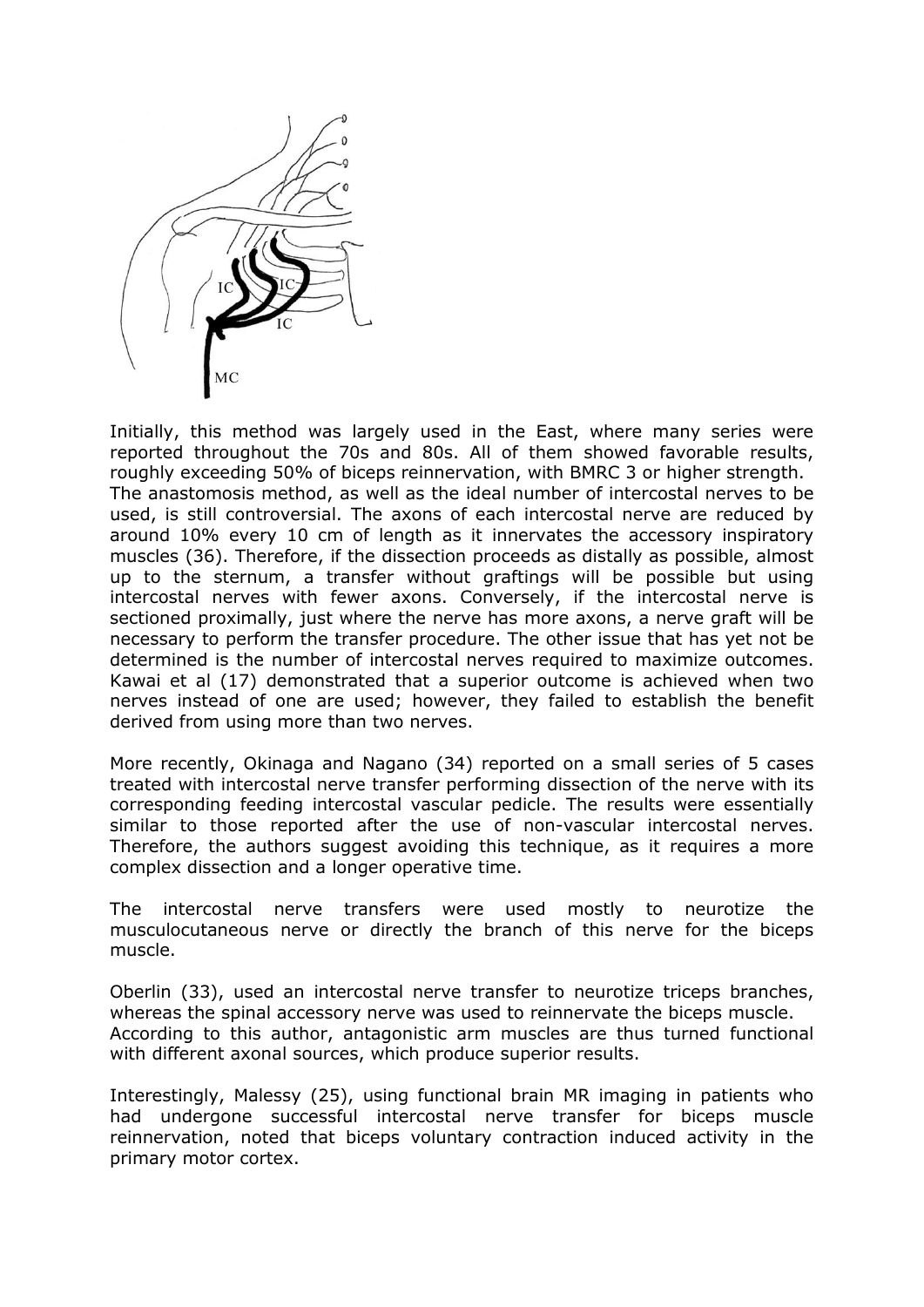## *Cervical Root Transfers*

In 1991, Yamada (50) described this transfers for BPI with root avulsions. The anterior primary rami of C3 and C4 cervical roots, just distal to phrenic nerve, are used (Fig 5).



Indeed, this technique was a variant of the procedure originally described by Brunelli, 15 years before (7). Yamada reports a series of 12 patients who underwent C3-C4 root and other nerve transfer procedures, to reinnervate different muscles. Nine patients scored BMRC 3 or higher in some of the explored muscles. It is stressed that early surgery, within six weeks after injury, yields better results than delayed surgery. Furthermore, this method could be particularly indicated for obstetrical brachial plexus palsies, since early age may be crucial to achieve a good outcome. In a commentary on this article, Kline (50) expresses some concerns about the Yamada's results that were rather too favorable, even for muscles in which contractions are usually not clinically evident even when a successfull reinnervation occurs, such as for example, the intrinsic muscles of the hand.

Additionally, Kline is against performing brachial plexus reconstruction surgery within six weeks after injury in partial lesions, since some cases shows a delayed spontaneous function recovery.

#### *Contralateral C7 Root Transfer*

This transfer was described by Gu in 1992 (15) to neurotize several nerves. So far, this is the only method that is effective for reinnervation of the muscles innervated by the median nerve.

For using this transfer, it is necessary to dissect: a) the healthy contralateral C7 root with an anterior cervical approach, b) the injured nerve to be neurotized, for example the median nerve, at a proximal brachial level, c) the ulnar nerve with its vascular pedicle from the proximal brachial level up to the wrist. This nerve is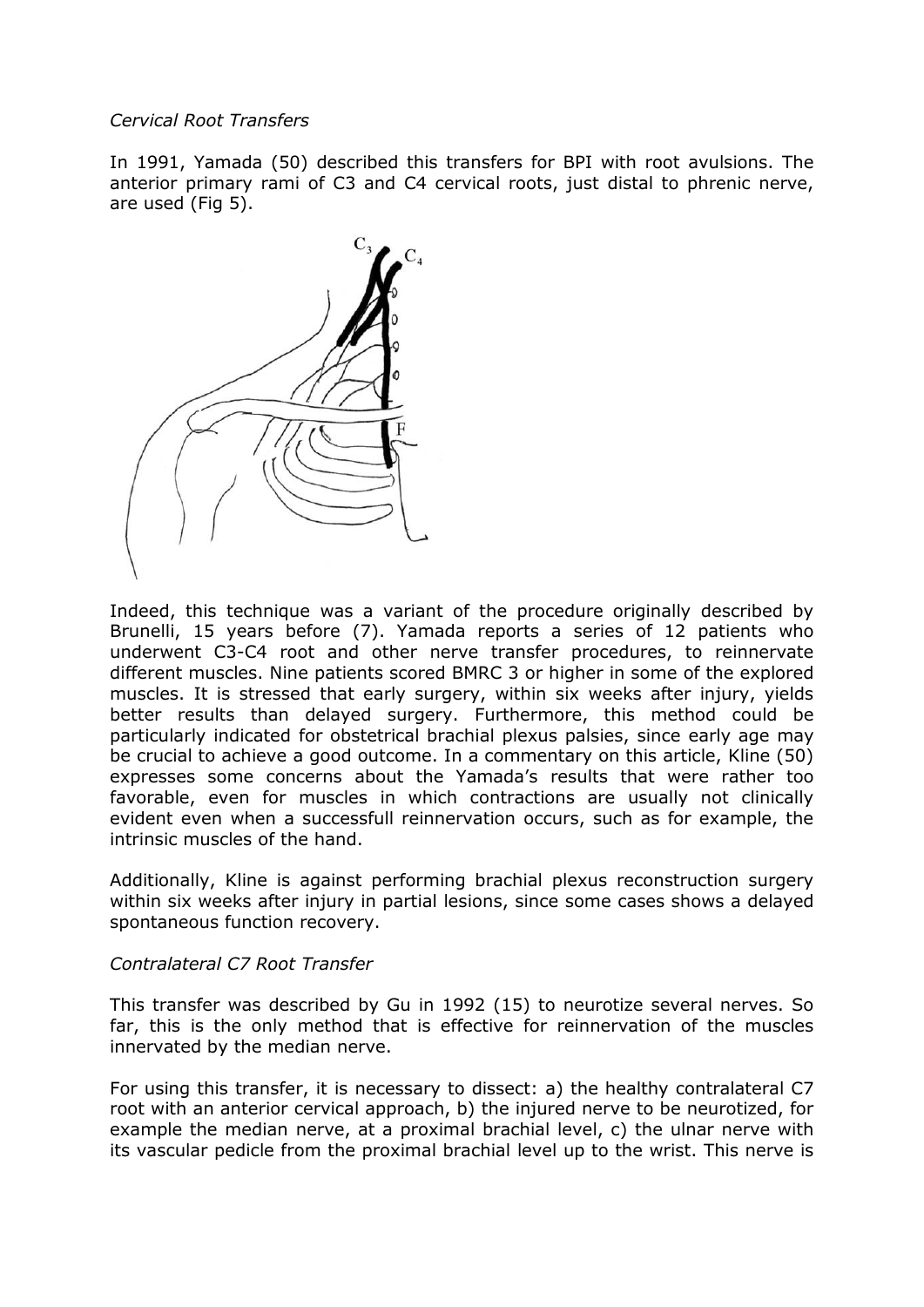then used as a graft put under a subcutaneous tunnel between the contralateral C7 root and the nerve that must be neurotized (Fig. 6).



The long-term results of this procedure were reported on 20 of 82 patients with a follow-up of more than two years (12). A favorable outcome was obtained in five of six musculocutaneous nerves, six of eight median nerves (neurotized to obtain wrist and finger flexion), three of four radial nerves (neurotized to obtain wrist and finger extension), and one of two latissimus dorsi (neurotized to obtain dynamic arm abduction against the trunk). Around 60% of the cases exhibited a satisfactory motor outcome, scoring BMRC 3 or higher, whereas 78% had a noticeable sensory improvement.

The sacrifice of the contralateral C7 root causes in the healthy upper extremity a variable area of antebrachial sensory loss and a wrist extension motor loss, which is rarely significant and never permanent.

A variation to this technique was described in 2001 by Songcharoen (43). It is advocated to use only half of the 4-6 fascicles forming the C7 root in order to reduce morbidity in the healthy extremity. A total of 111 procedures were performed by this author and a long-term follow-up could be carried out in 21 patients. Motor results were worse than those of Gu, with 29% wrist and finger motor recovery and a similar rate of sensory recovery. Only 3 out of 21 patients had a temporary motor deficit in wrist extension in the healthy extremity.

Using functional MR imaging, Oberlin (3) found bilateral motor cortex activity in patients who had undergone C7 root nerve transfers. This explains the synkinesis in both arms when the healthy arm is moved. This complication could eventually bring to abandon the contralateral C7 root transfer, but this is still to be determined (Oberlin, personal communication).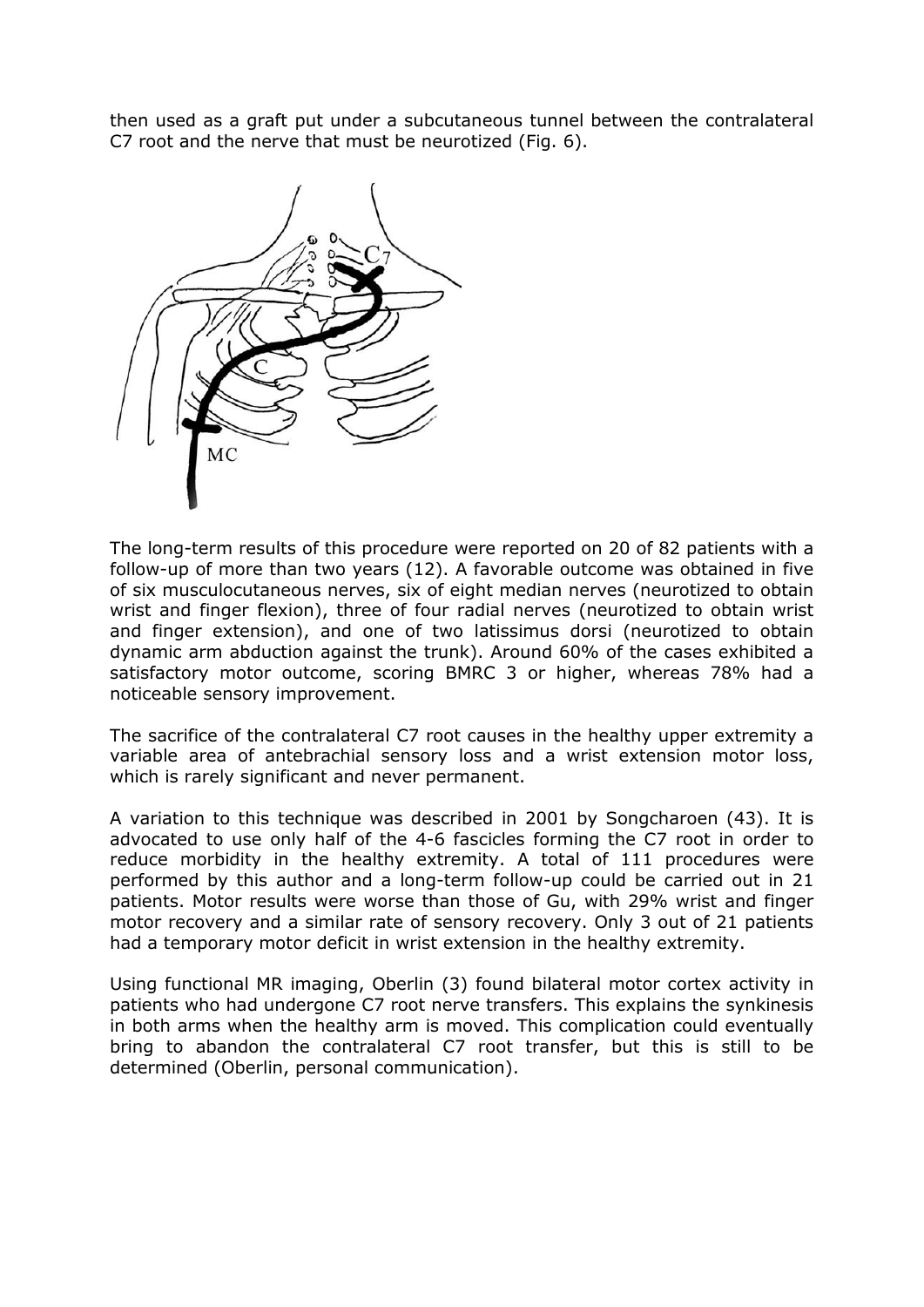## *Hypoglossal Nerve Transfer*

There is literature consensus regarding the poor results in brachial plexus function recovery obtained with the transfer of the hypoglossal nerve in contrast with the successful hypoglossal-facial nerve anastomosis.

Malessy et al (22) reported a series of 14 patients who underwent hypoglossal nerve transfer to neurotize the C5 root or the axillary, suprascapular or musculocutaneous nerves. A sural nerve graft was always used. Muscular contraction was graded up to BMRC 3 in some cases, but voluntary control of reinnervated muscles was absent in all cases.

Ferraresi (9) reported similar results in 7 cases where, instead of all the nerve, a hemihypoglossal nerve transfers was used to reduce morbidity of swallowing and speech.

## *Triceps Nerve Transfers*

Recently, Bertelli (5) suggested the transfer of nerve branches innervating the triceps muscle, such as the branch for the long head, to neurotize the axillary nerve. In 10 cases the axillary and suprascapular nerves were neurotized with a triceps nerve branch and the spinal accessory nerve, respectively. Active abduction recovery and external rotation averaged 92o and 93o, respectively. These results appear promising and are waiting to be confirmed in larger series.

#### *Medial Pectoral Nerve Transfer*

Transfer of the medial pectoral nerve was initially popularized by Brandt (6) (Fig. 7) and Samardzic (37, 38, 39).



This medial pectoral nerve can be connected directly to musculocutaneous nerve at the level of the distal axilla without using a nerve graft: Samardzic obtained successful reinnervation of the musculocutaneous nerve in 85.7% of 14 patients, and of the axillary nerve in 81.8% of 14 patients.

Despite this good outcome, transfer of the medial pectoral nerve is criticized because it causes loss of arm adduction that precludes useful holding of objects against the trunk (25).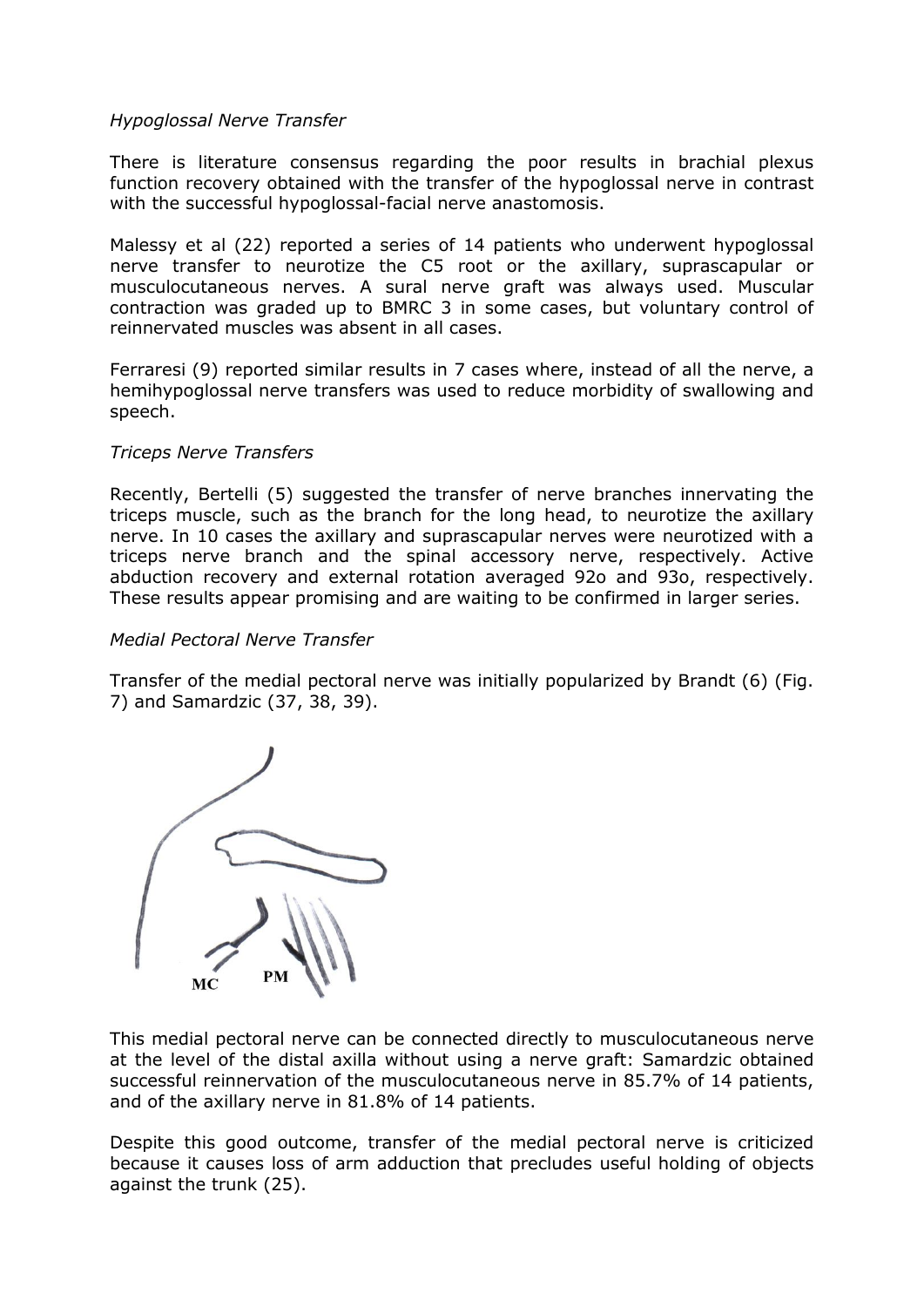# *Comparative Studies of Different Nerve Transfer Techniques*

In a prospective randomized trial, Waikakul (48) assessed the functional results after neurotization of the musculocutaneous nerve using transfer of either intercostal nerves (75 patients) or spinal accessory nerve (130 patients).

Clinical results were good or very good in 83% of the cases treated using the spinal accessory nerve, and in 64% of those treated using intercostal nerves. Furthermore, transfer of spinal accessory nerve was superior to that of intercostal nerves also for what concerns operative time, postoperative complications and need of blood transfusions.

However, sensory function in the area of the musculocutaneous nerve better improved in the cases treated with transfer of intercostal nerves.

Merrel (27) discussed the outcome of 1088 neurotizations within the framework of a meta-analysis of English literature. Regarding 965 cases of musculocutaneous nerve neurotization, 71% achieved MRC 3 biceps muscle strength. Fifty-four % of musculocutaneous nerves were neurotized using intercostal nerves and in 72% of these cases clinical results were good. Thirty-six % of musculocutaneous nerves were neurotized with spinal accessory and the clinical results were favorable in 77% of them. Another thing was that clinical results using intercostal nerves were better if nerve grafts were not used. Of all musculocutaneous neurotization procedures evaluated in this meta-analysis, ulnar nerve transfer to biceps branch showed the better results, with 94% M3 or higher; reported cases, however, are few compared with previous techniques.

In the same study (27), active shoulder abduction was evaluated in 123 cases and 73% of them achieved M3 or higher results. Neurotization of the suprascapular nerve-supraspinous muscle was successful in 92%, of cases whereas neurotization of the axillary nerve-deltoid muscle was successful in 69% of cases.

#### **Conclusions**

- In cases of BPI with root avulsion, neurotization procedures are the only possibilities to restore some function in the injured arm. Currently around ten different donor nerves can be used.
- To restore active mobility of both shoulder and elbow, the suprascapular and musculo-cutaneous nerves are successfully reinnervated using the spinal accessory and phrenic nerve transfers, closely followed by intercostal nerve transfers.. Another possibility is given by contralateral C7 root transfer, although associated morbidity of the healthy arm and upper extremity synkinesis would pose a limit to its use. Hypoglossal nerve transfer have achieved poor results.
- There is almost unanimous literature consensus on the difficulty to obtain function recovery of the forearm, wrist and hand.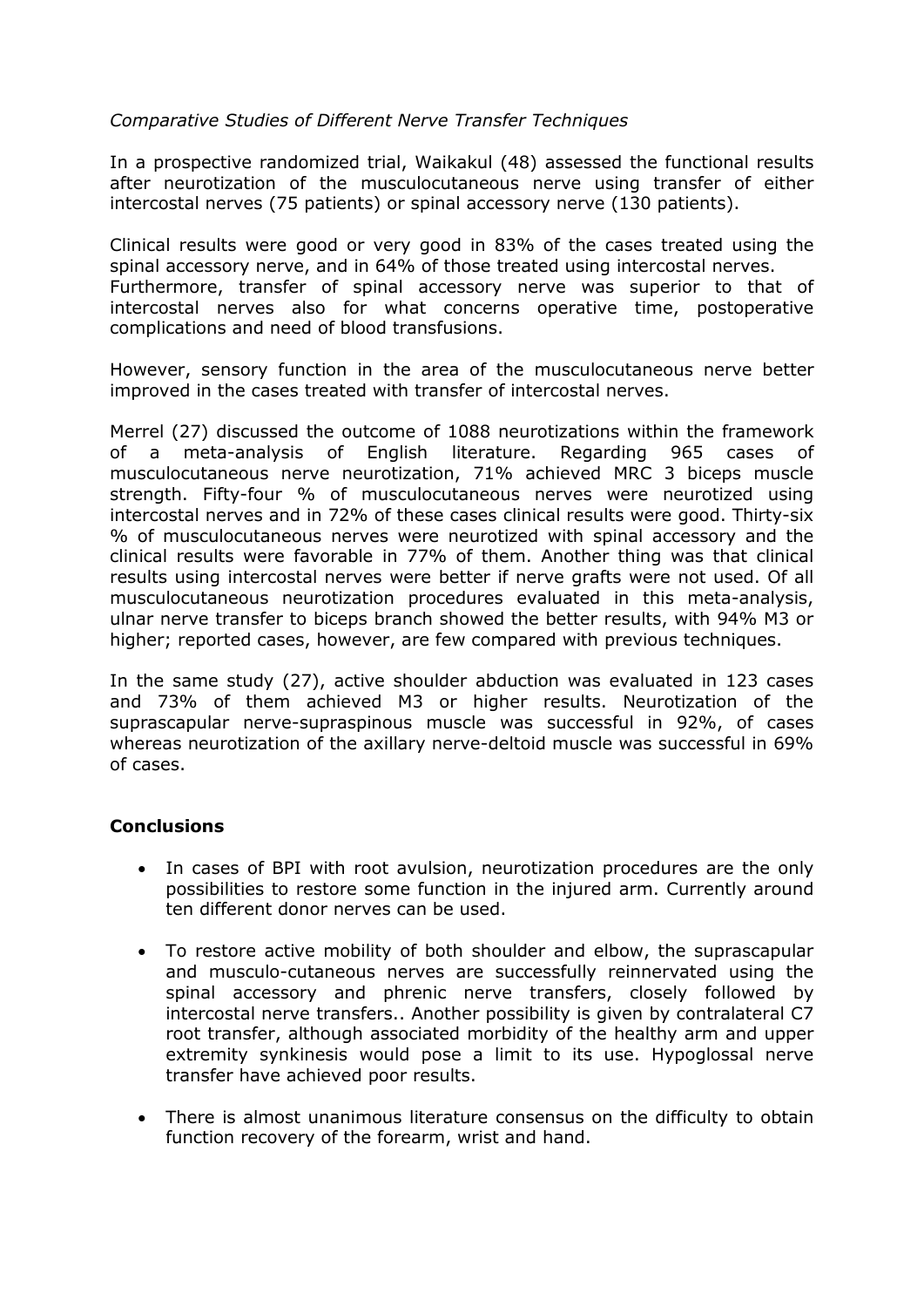- In incomplete BPI with preservation of forearm and hand function and discrete compromise of shoulder and elbow motility, Oberlin technique and its variants provide excellent results. Medial pectoral nerve transfer has limited indications because, as reported by some authors, it causes weakening of arm adduction. The transfer of a triceps nerve branch to the axillary nerve has recently showed interesting but still preliminary results.
- Since reconstruction options for repairing a severely BPI are currently manifold, controlled studies to accurately and definitively establish the indications of each technique should be carried out in the future.

# **References**

- 1. Allieu Y, Cenac P. Neurotization via the spinal accessory nerve in complete paralysis due to multiple avulsion injuries of the brachial plexus. Clin Orthop Rel Res 1988; 237: 67-74.
- 2. Alnot JY. Traumatic brachial plexus lesions in the adult: indications and results. Microsurgery 1995; 16:22-9.
- 3. Beaulieu JY, Blustajn,J, Teboul F, Baud P, De Schonen S, Thiebaud JB, Oberlin C, Cerebral plasticity in crossed C7 grafts of the brachial plexus: an fMRI study. Microsurgery 26(4):303-10, 2006.
- 4. Bertelli JA, Ghizoni MF: Improved technique for harvesting the accessory nerve for transfer in brachial plexus injuries. Neurosurgery 58(4 Suppl 2):ONS-366-70, 2006.
- 5. Bertelli JA, Ghizoni MF: Reconstruction of C5 and C6 brachial plexus avulsion injury by multiple nerve transfers: spinal accessory to suprascapular, ulnar fascicles to biceps branch, and triceps long or lateral head branch to axillary nerve. J Hand Surg Am:29(1):131-9, 2004.
- 6. Brandt KE, Mackinnon SE: A technique for maximizing biceps recovery in brachial plexus reconstruction. J Hand Surg Am 18:726–733, 1993
- 7. Brunelli G, Monini L. Neurotization of avulsed roots of braquial plexus by means of anterior nerves of cervical plexus. Clin Plastic Surg 1984; 11:149-52.
- 8. Chalidapong P, Sananpanich K, Kraisarin j, Bumroongkit C: Pulmonary and biceps function after intercostal and phrenic nerve transfer for brachial plexus injuries. J Hand Surg [Br]. 29(1):8-11, 2004.
- 9. Ferraresi S, Garozzo D, Ravenni R, Dainese R, De Grandis D, Buffatti P. Hemihipoglossal nerve transfer in brachial plexus repair: technique and results. Neurosurgery 2002; 50: 332-335.
- 10.Friedman A, Nunley J, Goldner R, Oakes J, Goldner L, Urbaniak J. Nerve transposition for the restoration of elbow flexion following brachial plexus avulsion injuries. J Neurosurg 1990; 72:59-64.
- 11.Friedman A. Neurotization of elements of the braquial plexus. Neurosurg Clin N Am 1991; 2: 165-74.
- 12.Gu Y, Chen DS, Zhang GM, Cheng XM, Zhang LY, Cai PQ et al. Long-term functional results of contralateral C7 transfer. J Reconstr Microsurg 1998; 14: 57-9.
- 13.Gu Y, Ma M. Use of frenic nerve for brachial plexus reconstruction. Clin Orth and Rel Res 1996; 323: 119-21.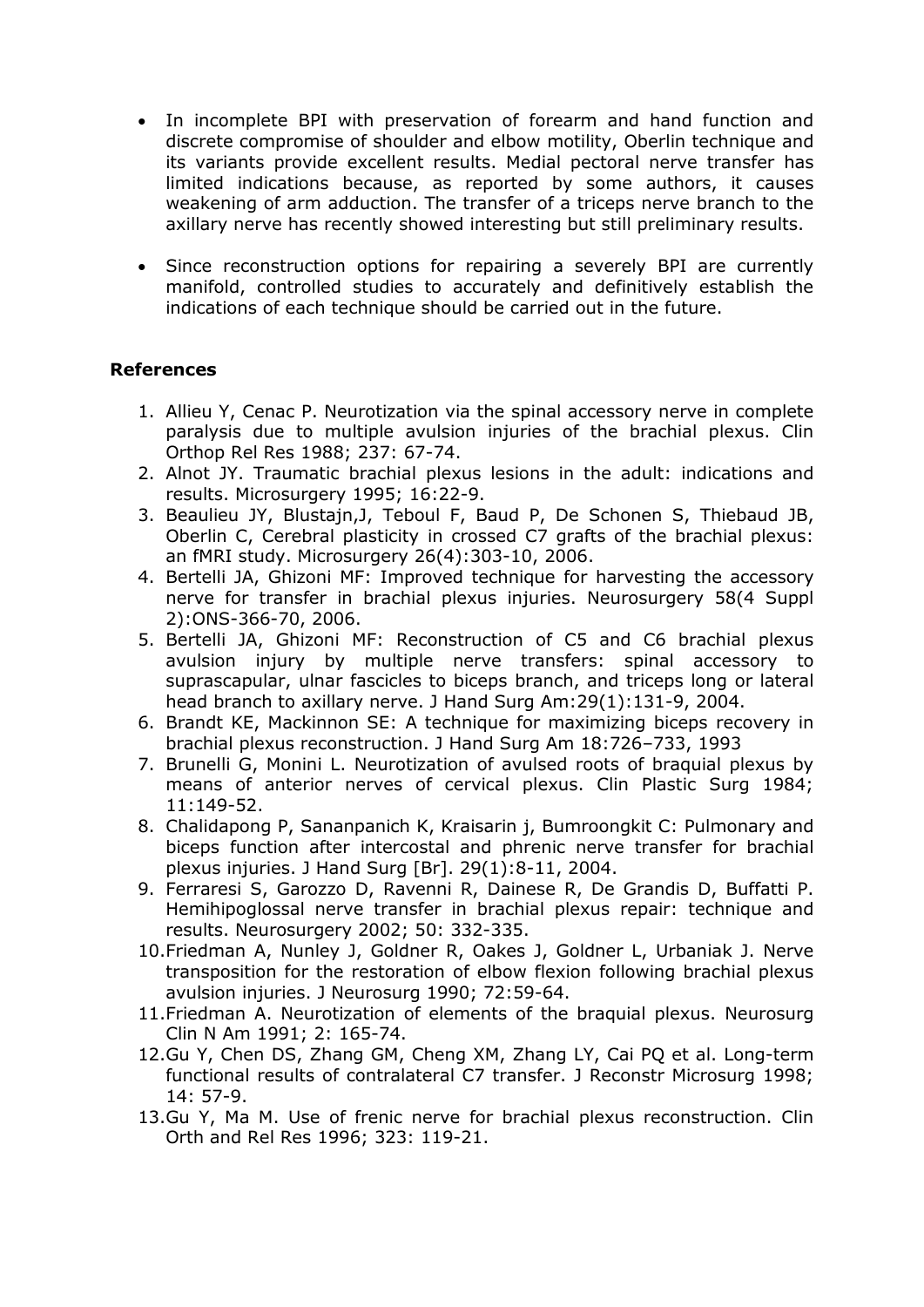- 14.Gu Y, Wu M, Zhen Y, Zhao J, Zhang G, Chen D et al. Phrenic nerve transfer for brachial plexus motor neurotization. Microsurgery 1989; 10:287-9.
- 15.Gu Y, Zhang G, Chen D, Yan J, Cheng X, Chen L. Seventh cervical root transfer from the contraletarl healthy side for treatment of brachial plexus root avulsions. J Hand Surg 1992; 17B: 518-21.
- 16.Guan SB, Hou CL, Chen DS, Gu YD: Restoration of shoulder abduction by transfer of the spinal accessory nerve to suprascapular nerve through dorsal approach: a clinical study. Chin Med J 119(9): 707-712, 2006.
- 17.Kawai H, Kawabata H, Masada K, Ono K, Yamamoto K, Tsuyuguchi T. Nerve repairs for traumatic brachial plexus palsy with root avulsion. Clin Orthop 1988; 237: 75-86.
- 18.Kline D. Perspectives concerning brachial plexus injury and repair. Neurosurg Clin N Am 1991; 2: 151-64.
- 19.Leechavengvongs S, Witoonchart K, Uerpairojkit Ch, Thuvasethakul PH, Ketmalasri W. Nerve transfer to biceps muscle using a part of the ulnar nerve in brachial plexus injury (upper arm type): a report of 32 cases. J Hand Surg 1998; 23A: 711-6.
- 20.Liverneaux PA, Diaz LC, Beaulieu JY, Durand S, Oberlin, C: Preliminary results of double nerve transfer to restore elbow flexion in upper type brachial plexus palsies. Plast Reconstr Surg 117(3):915-9, 2006.
- 21.Luedemann W, Hamm M, Blömer U, Samii M, Tatagiba M. Brachial plexus neurotization with donor frenic nerves and its effect on pulmonary function. J Neurosurg 2002; 96: 523-6.
- 22.Malessy M, Hoffman C, Thomeer R. Initial report on the limited value of hipoglossal nerve transfer to treat brachial plexus root avulsions. J Neurosurg 1999; 91:601-4.
- 23.Malessy MJ, Bakker D, Dekker AJ, et al: Functional magnetic resonance imaging and control over the biceps muscle after intercostalmusculocutaneous nerve transfer. J Neurosurg 98:261–268, 2003.
- 24.Malessy MJ, de Ruiter GC, de Boer KS, Thomeer RT: Evaluation of suprascapular nerve neurotization after nerve graft or transfer in the treatment of brachial plexus traction lesions. J Neurosurg 101(3):377-89, 2004.
- 25.Malessy MJ, Thomeer RT, van Dijk JG: Changing central nervous system control following intercostal nerve transfer. J Neurosurg 89:568–574, 1998
- 26.McGillicuddy JE. Clinical decisión making in brachial plexus injuries. Neurosurg Clin N Am 1991; 2: 137-50.
- 27.Merrell GA, Barrie K, Katz DL, Wolfe SW. Results of nerve transfer techniques for restoration of shoulder and elbow function in the context of a meta-analysis of the English literature. J Hand Surg 2001; 26A: 303-14.
- 28.Millesi H. Brachial plexus injuries. Clin Plastic Surg 1984; 11: 115-20.
- 29.Narakas AO, Hentz VR. Neurotization in brachial nerve plexus injuries. Indications and results. Clin Orthop Rel Res 1988; 237:43-56.
- 30.Narakas AO. Thoughts on neurotization or nerve transfers for irreparable nerve lesions. Clin Plastic Surg 1984; 11: 153-9.
- 31.Oberlin C, Bèal D, Leechavengvongs S, Salon A, Dauge MC, Sarcy JJ. Nerve transfer to the biceps muscle using a part of the ulnar nerve for C5- C6 avulsion of the brachial plexus: anatomical study and report of four cases. J Hand Surg 1994; 19A:232-7.
- 32.Oberlin C, Ameur NE, Teboul F, Beaulieu JY, Vacher C: Restoration of Elbow Flexion in Brachial Plexus Injury by Transfer of Ulnar Nerve Fascicles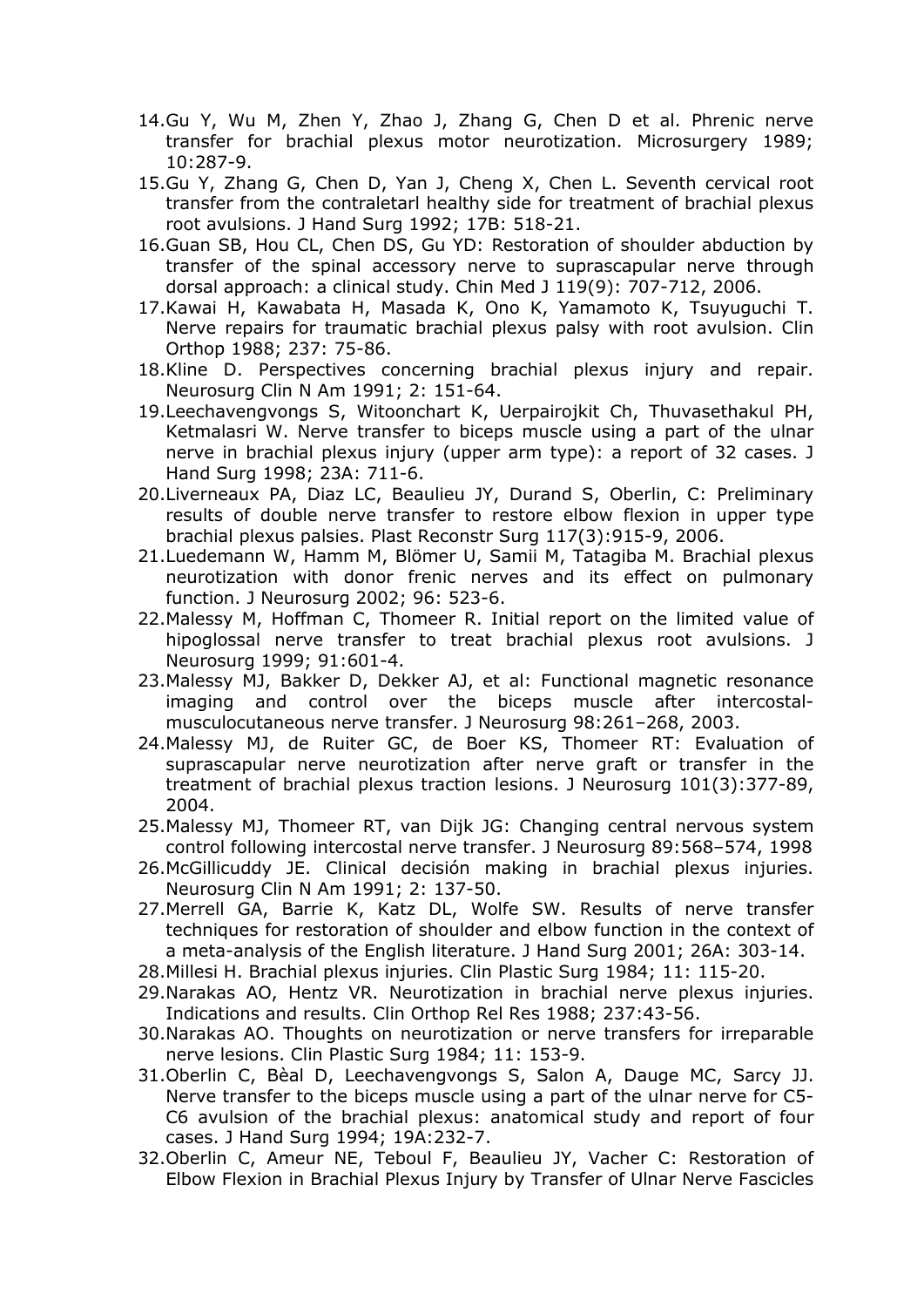to the Nerve to the Biceps Muscle. Tech Hand Up Extrem Surg 6(2):86-90, 2002.

- 33.Oberlin C: Brachial plexus palsy in adults with radicular lesions, general concepts, diagnostic approach and results. Chir Main 22(6):273-84, 2003.
- 34.Okinaga S, Nagano A. Can vascularization improve the surgical outcome of the intercostal nerve transfer for traumatic brachial plexus palsy? A clinical comparison of vascularized and non-vascularized methods. Microsurgery 1999; 19: 176-80.
- 35.Richardson PM. Recovery of bíceps function after delayed repair for brachial plexus injury. J Trauma 1997; 42: 791-2.
- 36.Ruch D, Friedman A, Nunley J. The restoration of elbow flexion with intercostals nerve transfers. Clin Orth Rel Res 1995; 314: 95-103.
- 37.Samardzic M, Grujicic D, Antunovic V. Nerve transfer in brachial plexus traction injuries. J Neurosurg 1992; 76:191-7.
- 38.Samardzic M, Grujicic D, Rasulic L, et al: Transfer of the medial pectoral nerve: myth or reality? Neurosurgery 50: 1277–1282, 2002
- 39.Samardzic M, Rasulic L, Grujicic D, et al: Results of nerve transfers to the musculocutaneous and axillary nerves. Neurosurgery 46:93–103, 2000
- 40.Samii A, Carvalho G, Samii M. Brachial plexus injury: factors affecting functional outcome in spinal accessory nerve transfer for the restoration of elbow flexion. J Neurosurg 2003; 98: 307-12.
- 41.Sedel L. Repair of traction lesions of the brachial plexus. Clin Orthop Rel Res 1988; 237: 62-6.
- 42.Songchaoren P, Mahaisavariya B, Chotigavanich CH. Spinal accessory neurotization for restoration of elbow flexion in avulsion injuries of the brachial plexus. J Hand Surg 1996; 21A:387-90.
- 43.Songchaoren P, Wongtragul S, Mahaisavariya B. Hemi-cotralateral C7 transfer to median nerve in the treatment of root avulsion brachial plexus injury. J Hand Surg 2001; 26A: 1058-64.
- 44.Terzis J, Vekris M, Souracos P. Outcomes of brachial plexus reconstruction in 204 patients with devastating paralysis. Plastic Rec Surg 1999; 104: 1221-40.
- 45.Terzis JK, Kostas I: Suprascapular nerve reconstruction in 118 cases of adult posttraumatic brachial plexus. Plast Reconstr Surg. 117(2):613-29, 2006.
- 46.Tsuyama N, Hara T. Reconstructive surgery for traumatic braquial plexus injuries. Clin Orthyop Surg 1968;3:675-87.
- 47.Tung T, Novak C, Mackinnon SE. Nerve transfers to the biceps and brachialis branches to improve elbow flexion strength after brachial plexus injuries. J Neurosurg 2003; 98: 313-8.
- 48.Waikanul S, Wongtragul S, Vanadurongwan V. Restoration of elbow flexion in brachial plexus avulsion injury: Comparing spinal accessory nerve with intercostals nerve transfer. J Hand Surg 1999; 24A: 571-7.
- 49.Xu WD, Gu YD, Xu JG, Tan LJ: Full-length phrenic nerve transfer by means of video-assisted thoracic surgery in treating brachial plexus avulsion injury. Plast Reconstr Surg 110(1): 104-109, 2002.
- 50.Yamada S, Lonser R, Iacono RP, morenski JD, Bailey L. Bypass coaptation procedures for cervical root avulsion. Neurosurgery 1996; 38: 1145-52.